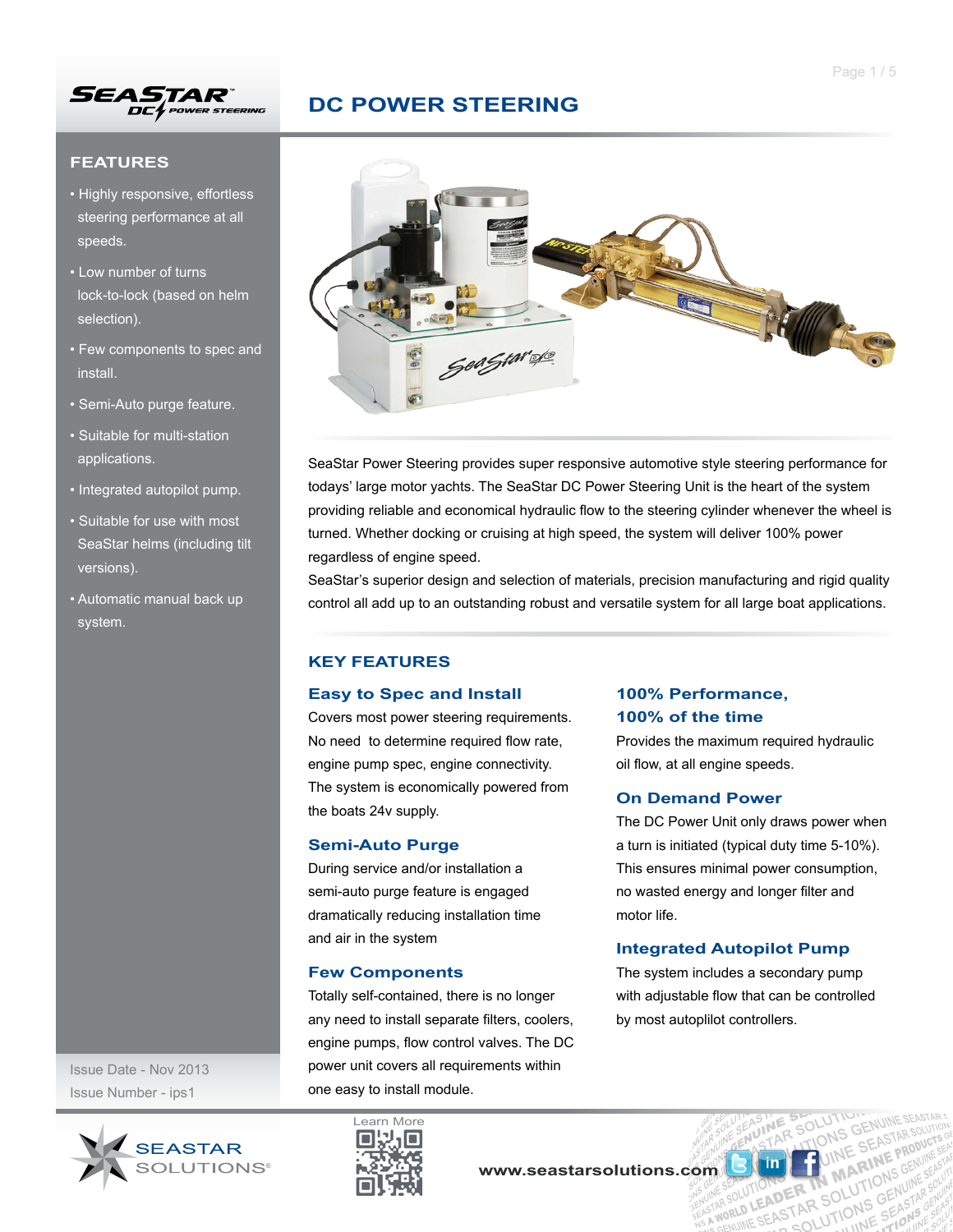

## **SPECIFICATIONS**

| <b>DC1000</b>                                                       | <b>DC2000</b>                                                       |
|---------------------------------------------------------------------|---------------------------------------------------------------------|
| Main Motor: 24 Volts                                                | Main Motor: 24 Volts                                                |
| Autopilot Motor: 12 Volts                                           | Autopilot Motor: 24 Volts                                           |
| Peak Current Draw @ 1250 psi: 72 amps                               | Peak Current Draw @ 1250 psi: 72 amps                               |
| Idle Current Draw: 0.2 amps max                                     | Idle Current Draw: 0.2 amps max                                     |
| Average Current Draw: 10-12 amps<br>(Depending on application)      | Average Current Draw: 10-12 amps<br>(Depending on application)      |
| Weight: 55lbs 25kg (Dry weight)                                     | Weight: 55lbs 25kg (Dry weight)                                     |
| Tank Capacity 7 Liters                                              | Tank Capacity 7 Liters                                              |
| Adjustable Flow Autopilot: $0 - 60$ in <sup>3</sup> /min<br>(984cc) | Adjustable Flow Autopilot: $0 - 60$ in <sup>3</sup> /min<br>(984cc) |

# **CYLINDER SELECTION GUIDE**

\*All boats over 70' should have steering loads reviewed by factory

| <b>CYLINDER GUIDE</b>                      | <b>DISPLACEMENT</b><br><b>HULLS</b> (std) | <b>DISPLACEMENT</b><br><b>HULLS</b> (heavy duty) | <b>PLANING HULLS</b> |
|--------------------------------------------|-------------------------------------------|--------------------------------------------------|----------------------|
| Single - $9"$ $X$ $2"$ $CYL$<br>(HC5801-2) | UP TO 50' (15m)                           | UP TO 40' (12m)                                  | UP TO 65' (20m)      |
| Twin - 9" X 2" CYL<br>(HC5802 & HC5801-2)  | UP TO 75' (22m)                           | UP TO 55' (17m)                                  | UP TO 85' (26m)      |
| Single - 11" X 2" CYL<br>(HC5803-2)        | UP TO 60' (18m)                           | UP TO 50' (15m)                                  | UP TO 75' (23m)      |
| Twin - 11" x 2" CYL<br>(HC5804 & HC5803-2) | UP TO 100' (31m)                          | UP TO 70' (22m)                                  | UP TO 110' (34m)     |
| *Single - 9" X 2.5" CYL<br>(HC5805)        | UP TO 85' (26m)                           | UP TO 60' (18m)                                  | UP TO 100' (31m)     |

### \* 2.5" cylinder bore

(Twin applications require conventional engine driven pump power steering.)

Issue Date - Nov 2013 Issue Number - ips1





**ME SEOLUTION**<br>ME SOLUTIONS GF

**SKIM THE IN MARING (SEAR)**<br>LUTIONS ER IN MOLUTIONS (SEAR) **BER MANTIONS CINES<br>DER R SOLUTIONS GENUINES**<br>STAR SOLUTIONS GEASTAR

THASTLE SE  $J_{\varsigma}^{1}$  $\stackrel{\sim}{\approx}$   $A_{\varsigma}^{S}$ 

 $\mathsf{in}$ 

**SOLUTION**<br>SOLUTIONS GENUINE SEASTAR<br>LTJO, WHE SEASTAR SOLUTION

**UINE RINE** JIN

NUINE SEASTATO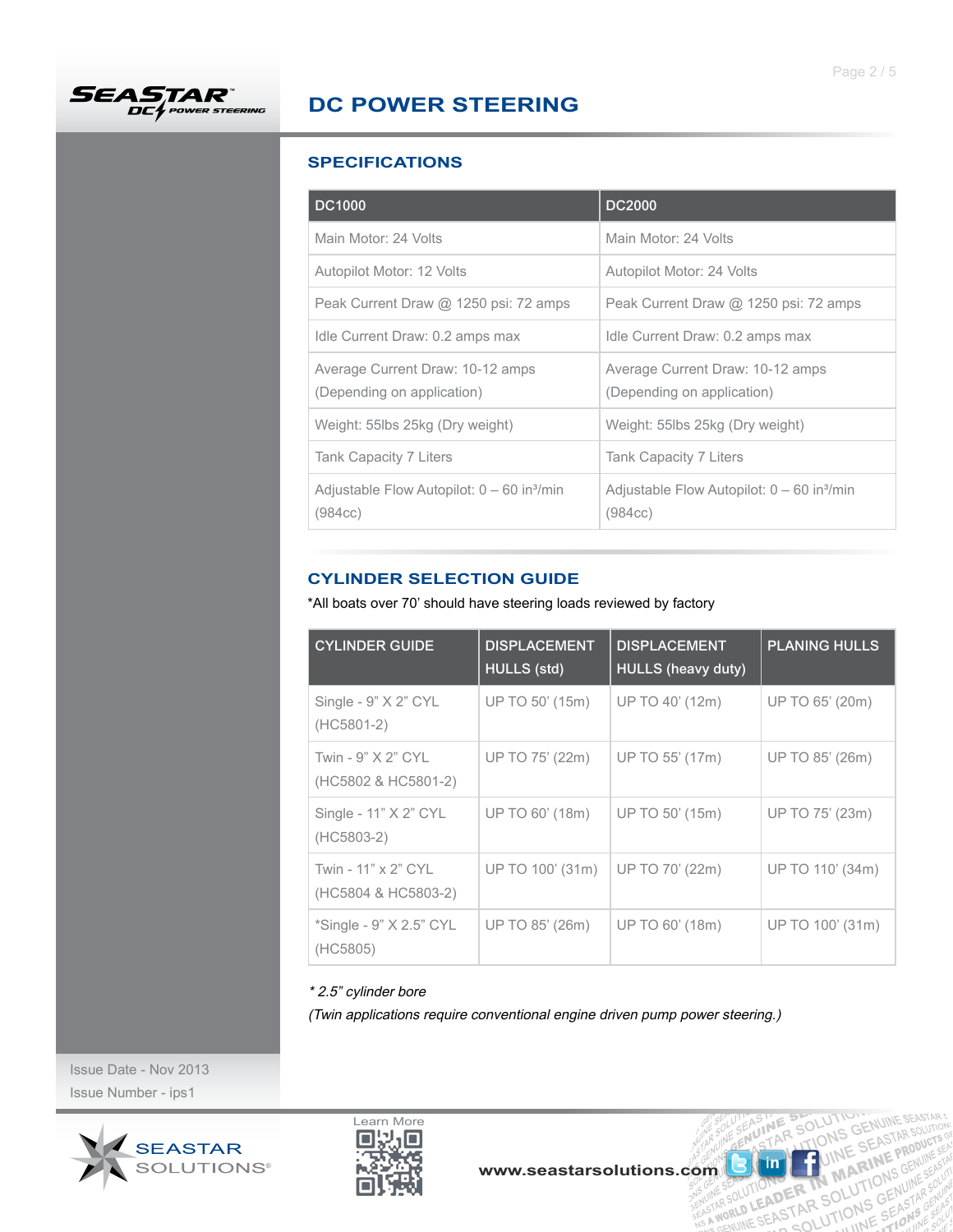## **CYLINDER SELECTION GUIDE**

| <b>CYLINDER</b><br><b>SPECIFICATION</b>       | <b>DISPLACE-</b><br><b>MENT</b> | <b>BORE</b>    | <b>STROKE</b>  | <b>OUTPUT</b><br><b>FORCE</b> | <b>MAX. TORQUE</b><br>$(35°$ from Ctr) |
|-----------------------------------------------|---------------------------------|----------------|----------------|-------------------------------|----------------------------------------|
| Single $-9"$ X 2" CYL                         | $21.25$ in <sup>3</sup>         | 2.0"           | g"             | 2946 lbsf                     | 18,900 in-lbs                          |
| (HC5801-2)                                    | (348cc)                         | (51mm)         | (229mm)        | (13,090 N)                    | (217kg/m)                              |
| $-9"$ X 2" CYL<br>Twin<br>(HC5802 & HC5801-2) | 42.50 in $3$<br>(697cc)         | 2.0"<br>(51mm) | 9"<br>(229mm)  | 5892 lbsf<br>(26, 190 N)      | 37,800 in-lbs<br>(435kg/m)             |
| Single $-11"$ X 2" CYL                        | 26.00 in <sup>3</sup>           | 2.0"           | 11"            | 2946 lbsf                     | 23,140 in-lbs                          |
| (HC5803-2)                                    | (426cc)                         | (51mm)         | (280mm)        | (13,090 N)                    | (266kg/m)                              |
| - 11" X 2" CYL<br>Twin<br>(HC5804 & HC5803-2) | 52.00 in $3$<br>(853cc)         | 2.0"<br>(51mm) | 11"<br>(280mm) | 5892 lbsf<br>(26, 190 N)      | 46,280 in-lbs<br>(533kg/m)             |
| Single - 9" X 2.5" CYL                        | $37.11$ in <sup>3</sup>         | 2.5"           | 9"             | 5154 lbsf                     | 33,065 in-lbs                          |
| (HC5805)                                      | (608cc)                         | (64mm)         | (229mm)        | (22,926 N)                    | (380kg/m)                              |





Issue Date - Nov 2013 Issue Number - ips1





**UTION CENUINE SEASTARS** 

 $J_{5}^{11} = A_{11}^{5}$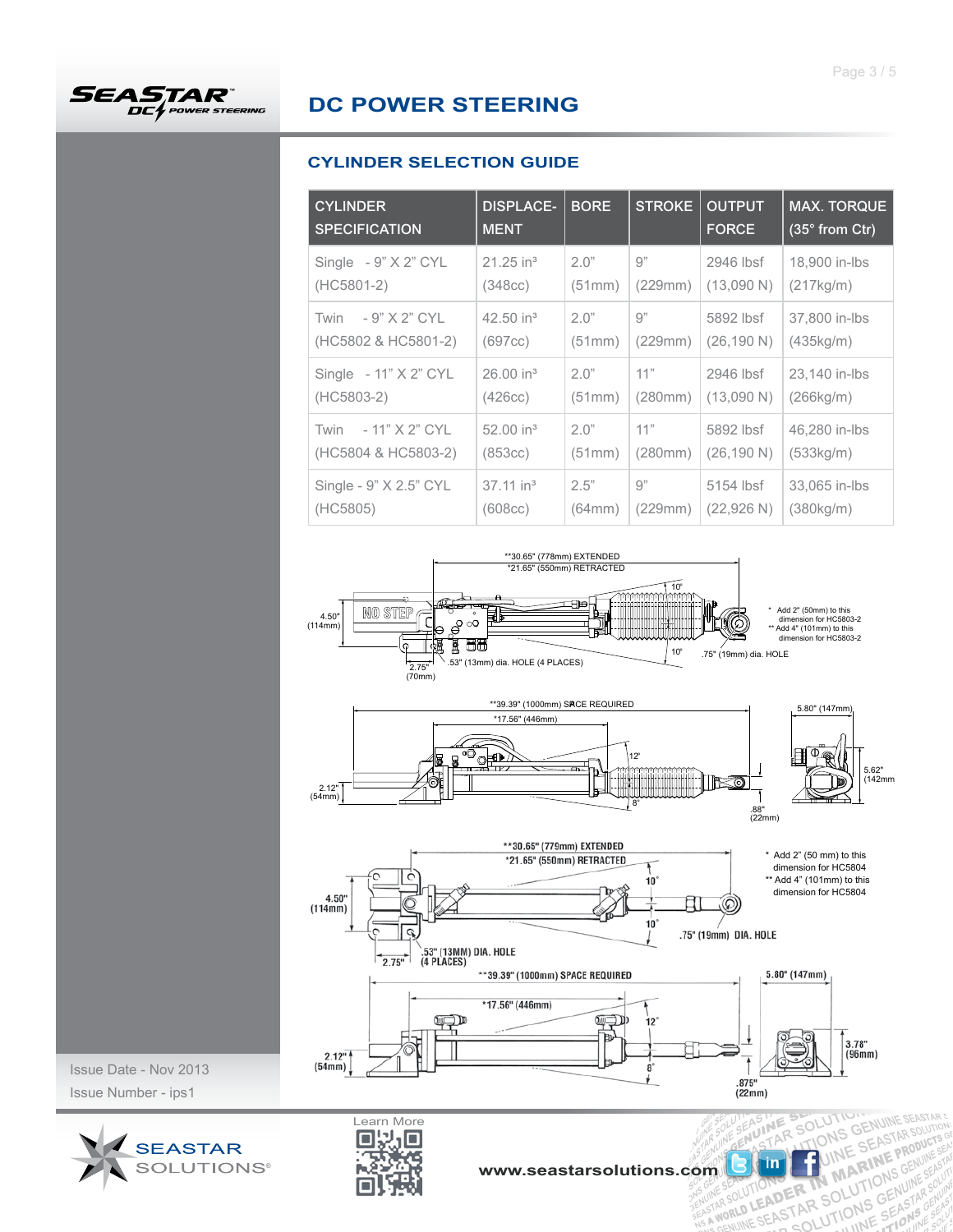

#### **SEASTAR HELMS**

| <b>HELM DESCRIPTION</b> | <b>PART NUMBER</b> |  |
|-------------------------|--------------------|--|
| SeaStar 1.4 Front Mount | HH5269             |  |
| SeaStar 1.7 Front Mount | HH5271             |  |

(Other Helm configurations also available - inc Rear Mount, Tilts, etc)

| <b>SYSTEM</b>               | HC5801-2   HC5803-2   HC5805 |           |           |  |
|-----------------------------|------------------------------|-----------|-----------|--|
| SeaStar 1.4 in <sup>3</sup> | 4.3 turns                    | 5.3 turns | 4.3 turns |  |
| SeaStar 1.7 in <sup>3</sup> | 3.6 turns                    | 4.4 turns | 3.6 turns |  |

Number of turns lock to lock (for a given helm/cyl combination)

R SOLUTION

UTION OF THE MANUTION

ASINE

in

OLUTION CENUINE SEASTAR

UIN RI

ER IN MILITIONS

#### **HOSES**

#### **Helm to DC Power Unit**

4 hoses required. 1x port, 1x starboard, 1x reservoir supply, 1x reservoir return. Port/Starboard lines: Use standard Seastar or Seastar Pro hoses, part numbers HO51xx or HO71xx \*\*.

Reservoir supply and return lines: Use standard SeaStar, Seastar Pro, or SeaStar nylon tubing.

#### **DC Power Unit to Cylinder**

4 hoses required. 1x port, 1x starboard, 1x high pressure supply, 1x low pressure return. Port/Starboard lines: Use standard Seastar or Seastar pro hoses Part number HO51xx or HO71xx \*\*

\*High pressure supply line: Min 2000psi SAE 100R1 1/2" hose with SAE 45deg -8 ends \*Low pressure return line: Min 300psi SAE 100R1 1/2" hose with SAE 45deg -8 ends \* (Not available from Teleflex)

\*\* The use of Pro hose will improve steering response on all applications and is highly recommended on high performance applications or those using runs of 40' or more. Do not use nylon tubing for helm port and starboard lines. 3/8" (max) copper tubing may be used for all helm lines.

### OIL

System designed for use with Seastar oil (MIL spec H-5606)

HA5430 Seastar Oil, 1 Litre

HA5440 Seastar Oil, 4 Litre

Issue Date - Nov 2013 Issue Number - ips1